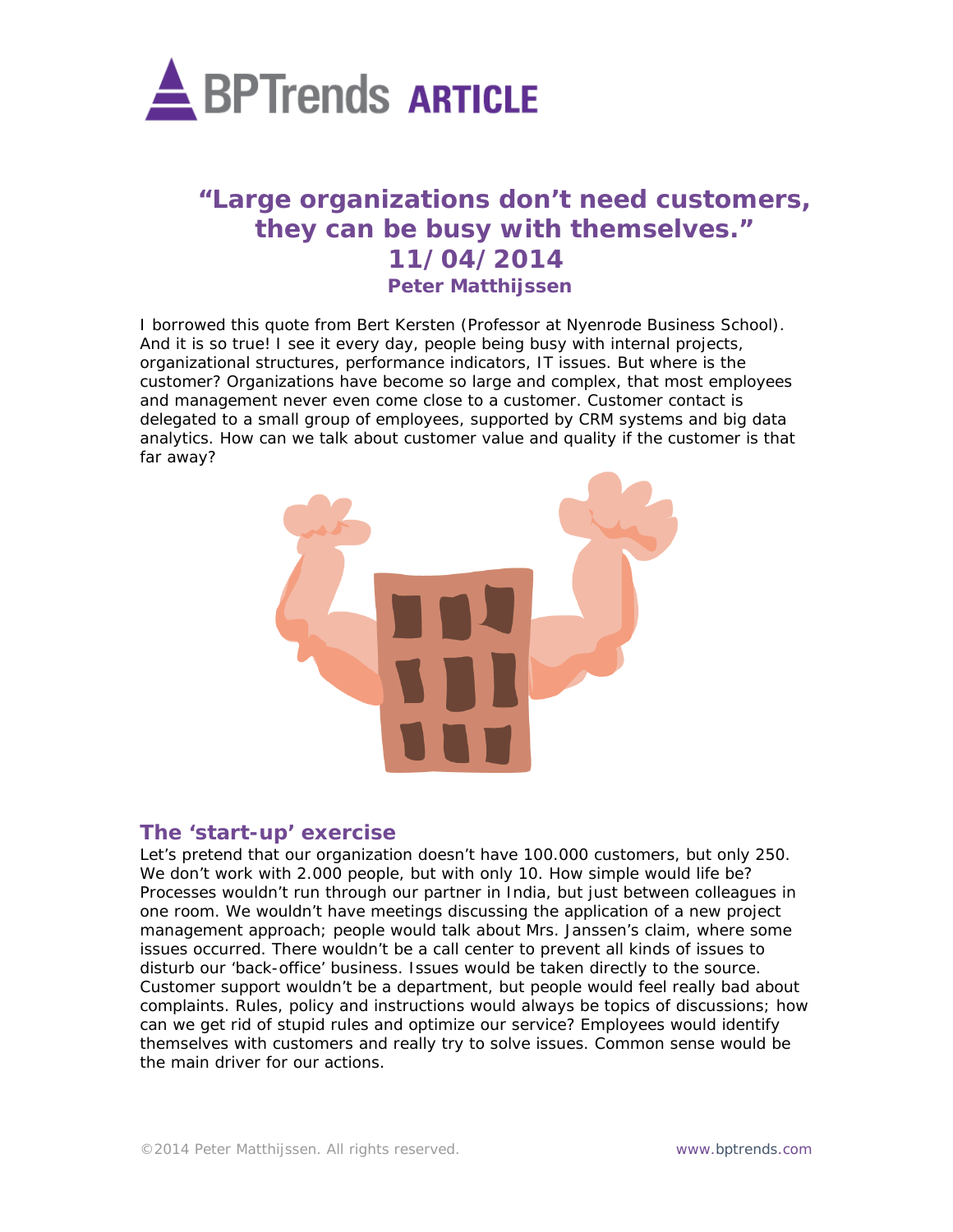No…, thankfully your organization grew beyond the 'start-up phase'. You are now professionally organized, with many employees, professional management, large numbers of customers, earning (and spending) a lot of money. Organizational goals are, of course, aimed at growing even larger, with even more employees, more customers and more revenue. The only way is UP! The shareholders love this, but in this 'model' the customers are a means of production. They are necessary to bring in the money, but organizations move further and further away from the customers as people. Mrs. Janssen's claim is now 'case A238Z14'.

## **Designing complex organizations**

**Ch Titl f A ti l**

Of course, large organizations can benefit from their scale. They can work more efficiently. The business schools train professionals with skills to design, change and manage organizations. Large, valuable toolkits are available, with 'instruments' like Business Process Management, Big data, Enterprise Architecture, Lean Management, Performance management, Business Rule management, Business Analysis. These instruments are powerful and can really clear up the spider web that many organizations have become by historical (and often 'hysterical') growth. Still, the pitfall of all these tools, methods and techniques is that they are often again (mis)used in a way that lacks external focus. Some examples:

- Lean management is used only to save money and reduce staff.
- KPI's (Key Performance Indicators) are used to measure departmental performances (and determine associated bonuses), instead of end-to-end performance that serves the customers.
- The organizational structure is designed for command and control. Instead of solving (customer) issues, discussions focus on 'who's to blame'.
- BPM tooling is used to standardize processes, preventing people from doing what is right for a specific customer.
- When we are not happy with the organization performance we just change management and shift to another organizational structure. But does this help the customer?

And then, of course, we have all the discussions between the different disciplines with their different perspectives and interests. Architects arguing with Lean-experts about the speed of change. Middle management arguing with top management about the interpretation of KPI's. Process managers arguing with employees about the level of detail in the documentation.

No, this is all of little interest to the customer. But eventually the customer pays for everything that happens in organizations, including this 'silly stuff'. This doesn't really sound very efficient, does it?

## **Customer as the North Star**

What if we would stop being busy with ourselves, align all disciplines and really aim our activities at the purpose of the organization? We all know that this 'purpose' is not about KPI's, internal projects or process diagrams; the purpose of organizations is related to the customer's interests. Customer value could and should be our North Star!